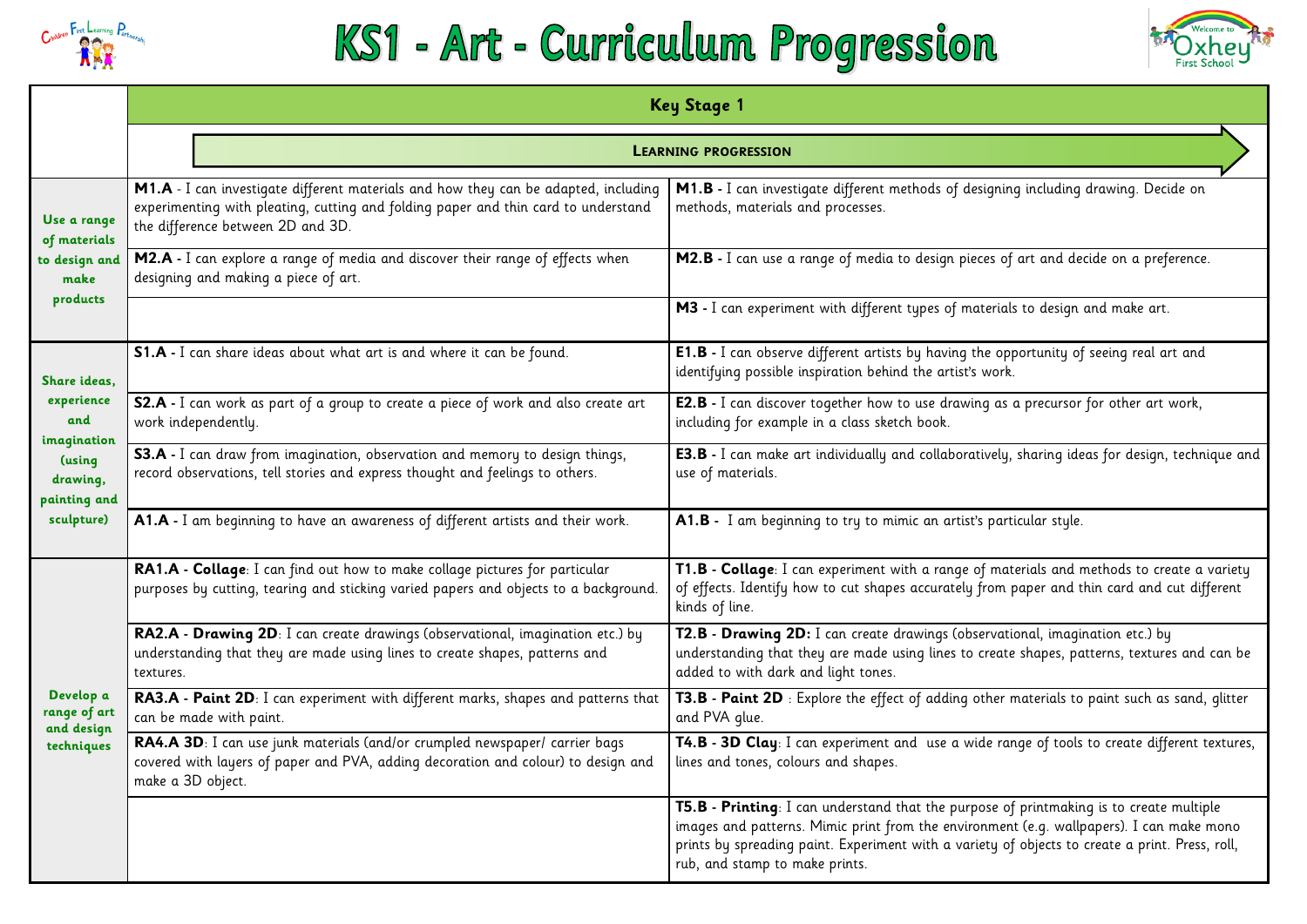# M1.A, RA1.A, **T1.B**, A1.A, **A1.B**, RA2.A, **T2.B**, **M1.B, M3.B, T4.B**

n, decide, effective, efficient, up, across, next to, on top of, the top of, in line with, near to, inside, left, right, materials, glue card board, paper, card, tubes, boxes, plastic bottles, pastels, pencils, charcoal, product, model, make, preference, rt, where, what, place, gallery, nature, all around, range, Artist, discover, drawing, base skill, apply, example, sketch tive, share, design, technique, materials, express, thoughts, ient, range of materials, paper, thin card, foil, tissue paper, erlap, identify, cut, shapes, 2D, flat, curved, line, diagonal, ve, tactile, rough, smooth, bumpy, soft, hard, prickly, furry, ation, imagination, memory, lines, diagonal, bold, vertical, create, tone, dark, darker, shade, light, lighter, tint, soft, w, reflect, explore, add materials, effect, sand, glitter, PVA rd, soft, bristles, hairs, experiment, digital media, research, pols, boxwood tools, loop tool, brush, sponge, paint, colour, warm, shade, share, review, reflect, evaluate.

ating, cutting and folding paper and thin card.

materials and how they can be adapted.

y cutting, tearing and sticking varied papers and objects to

ange of materials and methods to create a variety of

ly from paper and thin card and cut different kinds of line. tsts creating real art and can identify possible inspiration

materials and how they can be adapted.

tools to create different textures, lines and tones, colours



|                                   |                                                                                                                                                                                                                                                                                                                                                                                                                                                                                                                                                                                                                                                                                                                                                                                                                                                                                                                                                                                                                                                                                                                                                                                                                                                                                                           | <b>Cycle A</b>                                                                                                                                                                                                                                                                                                                                                                                                                                                                                                                                                                                                                                                                                                                                                                                                                                                                                                                                                                                                                                                                                                                                                                        |                                                                                                                                                                                                                                                                                                                                                                                                                                                                                                                                                                                                                                                                                                                                                                                                                                                                                                                                                                                                                               |  |
|-----------------------------------|-----------------------------------------------------------------------------------------------------------------------------------------------------------------------------------------------------------------------------------------------------------------------------------------------------------------------------------------------------------------------------------------------------------------------------------------------------------------------------------------------------------------------------------------------------------------------------------------------------------------------------------------------------------------------------------------------------------------------------------------------------------------------------------------------------------------------------------------------------------------------------------------------------------------------------------------------------------------------------------------------------------------------------------------------------------------------------------------------------------------------------------------------------------------------------------------------------------------------------------------------------------------------------------------------------------|---------------------------------------------------------------------------------------------------------------------------------------------------------------------------------------------------------------------------------------------------------------------------------------------------------------------------------------------------------------------------------------------------------------------------------------------------------------------------------------------------------------------------------------------------------------------------------------------------------------------------------------------------------------------------------------------------------------------------------------------------------------------------------------------------------------------------------------------------------------------------------------------------------------------------------------------------------------------------------------------------------------------------------------------------------------------------------------------------------------------------------------------------------------------------------------|-------------------------------------------------------------------------------------------------------------------------------------------------------------------------------------------------------------------------------------------------------------------------------------------------------------------------------------------------------------------------------------------------------------------------------------------------------------------------------------------------------------------------------------------------------------------------------------------------------------------------------------------------------------------------------------------------------------------------------------------------------------------------------------------------------------------------------------------------------------------------------------------------------------------------------------------------------------------------------------------------------------------------------|--|
|                                   | <b>Toy Story</b>                                                                                                                                                                                                                                                                                                                                                                                                                                                                                                                                                                                                                                                                                                                                                                                                                                                                                                                                                                                                                                                                                                                                                                                                                                                                                          | <b>Castles</b>                                                                                                                                                                                                                                                                                                                                                                                                                                                                                                                                                                                                                                                                                                                                                                                                                                                                                                                                                                                                                                                                                                                                                                        | Out on the Ocean                                                                                                                                                                                                                                                                                                                                                                                                                                                                                                                                                                                                                                                                                                                                                                                                                                                                                                                                                                                                              |  |
| Curriculum<br>Progression<br>Code | M1.A, M1.B, M2.B, M5.B, M6.B, S3.A,, E1.B, A1.A,<br>A1.B, E2.B, T5.B, E3.B, S2.A, S1.A                                                                                                                                                                                                                                                                                                                                                                                                                                                                                                                                                                                                                                                                                                                                                                                                                                                                                                                                                                                                                                                                                                                                                                                                                    | RA2.A, T2.B, RA3.A, T3.B                                                                                                                                                                                                                                                                                                                                                                                                                                                                                                                                                                                                                                                                                                                                                                                                                                                                                                                                                                                                                                                                                                                                                              | M1.A, RA1.A, <b>T1.B</b> , A1.A, <b>A1.B</b> , RA2<br><b>M3.B, T4.B</b>                                                                                                                                                                                                                                                                                                                                                                                                                                                                                                                                                                                                                                                                                                                                                                                                                                                                                                                                                       |  |
| Significant<br>Person             | Andy Warhol                                                                                                                                                                                                                                                                                                                                                                                                                                                                                                                                                                                                                                                                                                                                                                                                                                                                                                                                                                                                                                                                                                                                                                                                                                                                                               | <b>Paul Klee</b>                                                                                                                                                                                                                                                                                                                                                                                                                                                                                                                                                                                                                                                                                                                                                                                                                                                                                                                                                                                                                                                                                                                                                                      | Andy Goldsworthy                                                                                                                                                                                                                                                                                                                                                                                                                                                                                                                                                                                                                                                                                                                                                                                                                                                                                                                                                                                                              |  |
| Vocabulary                        | Investigate, change, experiment - trial and error, up, across, next to, on top of,<br>underneath, between, over the top of, in line with, near to, inside, left, right,<br>explore - effect, pleat, cut, fold, strong, weak, 2D, 3D, design, make, range of<br>resources, tools, scissors, glue stick, PVA glue, card board, paper, card, tubes,<br>boxes, plastic bottles, newspaper, carrier bags, mediums, paint, pastels, pencils,<br>product, model, Art, where, what, place, gallery, nature, all around, group,<br>create, independent, imagination, observation, memory, design, record, tell<br>stories, express, thoughts, feelings, audience, purpose, cut, tear, stick, paper,<br>objects, overlap, texture, tactile, rough, smooth, bumpy, soft, hard, prickly, furry,<br>flat, shiny, hairy, pattern, spotted, striped, simple, observe, imagination,<br>memory, line, wavy, thick, thin, zigzag, shape, 2D, flat, pattern, spotted, striped,<br>simple, texture, visual, rough, smooth, bumpy, soft, hard, prickly, furry, flat,<br>shiny, hairy, experiment, mark, shape, 2D, flat, pattern, spotted, striped, simple,<br>brush, thick, thin, hard, soft, bristles, hairs, paint, colour, bright, cool, warm,<br>shade, mix, primary, create secondary, share, review, reflect, evaluate. | Observation, imagination, memory, line, wavy, thick, thin, zigzag, shape, lines,<br>diagonal, bold, vertical, horizontal, cross hatched, create, shapes, 2D, flat, curved,<br>straight, patterns, simple, spotted, striped, textures, visual, rough, smooth, bumpy,<br>soft, hard, prickly, furry, flat, shiny, hairy, tone, dark, darker, shade, light, lighter,<br>tint, soft, strong, harsh, share, review, reflect, evaluate, Art, where, what, place,<br>gallery, nature, all around, range, observe, real, inspiration, Artist, discover,<br>drawing, base skill, apply, example, sketch book, individual, collaborative, share,<br>design, technique, materials, express, thoughts, feelings, audience, share, review,<br>reflect, evaluate, Design, method, draw, plan, decide, effective, efficient, up, across,<br>next to, on top of, underneath, between, over the top of, in line with, near to,<br>inside, left, right, materials, scissors, glue stick, PVA glue card board, paper, card,<br>tubes, boxes, plastic bottles, process, mediums, paint, pastels, pencils, charcoal,<br>product, model, make, preference, experiment, investigate, share, review, reflect. | Design, method, draw, plan, decide, effective, efficient, up<br>underneath, between, over the top of, in line with, near to<br>scissors, glue stick, PVA glue card board, paper, card, tu<br>process, mediums, paint, pastels, pencils, charcoal, produ<br>experiment, investigate, Art, where, what, place, gallery,<br>observe, real, inspiration, Artist, discover, drawing, base<br>book, individual, collaborative, share, design, technique, n<br>feelings, audience, experiment, range of materials, paper,<br>crepe paper, felt, foam, overlap, identify, cut, shapes, 2D,<br>vertical, horizontal, texture, tactile, rough, smooth, bump<br>flat, shiny, hairy, observation, imagination, memory, lin<br>horizontal, cross hatched, create, tone, dark, darker, sha<br>strong, harsh, share, review, reflect, explore, add materia<br>glue, brush, thick, thin, hard, soft, bristles, hairs, experim<br>plan, range of tools, clay tools, boxwood tools, loop tool,<br>bright, cool, warm, shade, share, review, ret |  |
| I know                            | How to investigate different materials and how they can be adapted.<br>That there is a difference between 2D and 3D.<br>How to investigate different methods of designing including drawing.<br>How to decide on methods, materials and processes.<br>How to use a range of mediums to design products and decide on a preference<br>How to draw from imagination, observation and memory to design things,<br>record observations, tell stories and express thought and feelings to others.<br>That there are different artists creating real art and can identify possible<br>inspiration behind the artist's work.<br>What an artist is.<br>That artists have their own individual style that can be seen in their work.<br>That I can mimic the style of an artist. (Andy Warhol)<br>That I can use drawing as part of a bigger piece of art.<br>How to print and why it is useful.<br>That I can make art on my own and with others.<br>How to work as a group to create art.<br>How to share ideas about what art is and where it can be found.                                                                                                                                                                                                                                                     | How to create drawings from observations.<br>How to create drawings from imagination.<br>That drawings are made using lines to create shapes, patterns and textures.<br>That I can add dark and light tones to my drawings.<br>How to create different tones of light and dark.<br>That I can use paint to make different marks, shapes and patterns.<br>How to paint to make different marks, shapes and patterns.<br>That I can create different effects by adding other materials to paint such as sand,<br>glitter and PVA glue.                                                                                                                                                                                                                                                                                                                                                                                                                                                                                                                                                                                                                                                  | How to make collage pictures for particular purposes.<br>How to experiment with pleating, cutting and folding pape<br>How to investigate different materials and how they can b<br>That I can create collages by cutting, tearing and sticking<br>a background.<br>How to experiment with a range of materials and methods<br>effects.<br>How to cut shapes accurately from paper and thin card an<br>That there are different artists creating real art and can id<br>behind the artist's work.<br>What an artist is.<br>That I can mimic the style of an artist. (Andy Goldsworthy<br>How to investigate different materials and how they can b<br>How to use a wide range of tools to create different textur<br>and shapes with clay.                                                                                                                                                                                                                                                                                     |  |
|                                   |                                                                                                                                                                                                                                                                                                                                                                                                                                                                                                                                                                                                                                                                                                                                                                                                                                                                                                                                                                                                                                                                                                                                                                                                                                                                                                           |                                                                                                                                                                                                                                                                                                                                                                                                                                                                                                                                                                                                                                                                                                                                                                                                                                                                                                                                                                                                                                                                                                                                                                                       |                                                                                                                                                                                                                                                                                                                                                                                                                                                                                                                                                                                                                                                                                                                                                                                                                                                                                                                                                                                                                               |  |

## **Out on the Ocean**